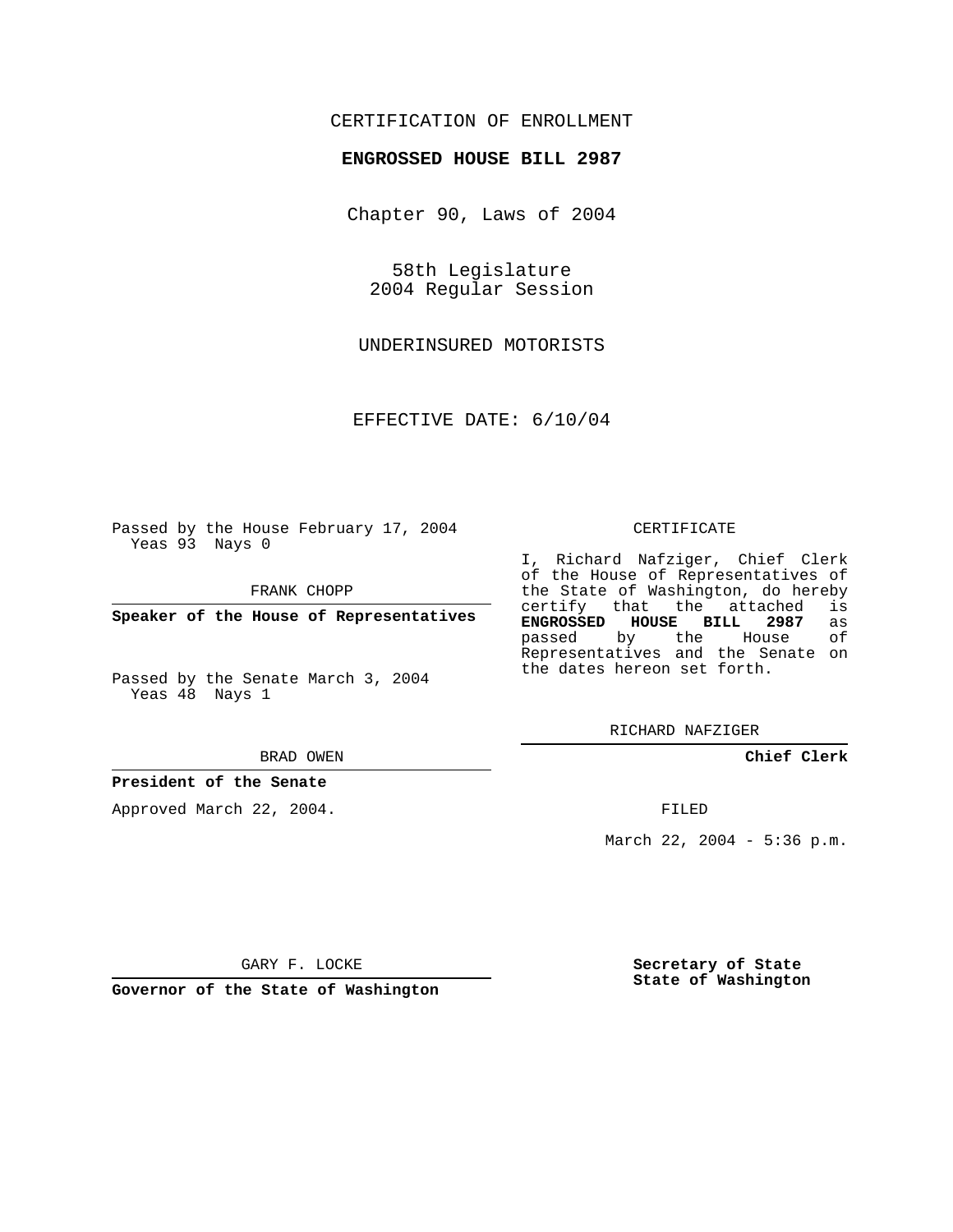# **ENGROSSED HOUSE BILL 2987** \_\_\_\_\_\_\_\_\_\_\_\_\_\_\_\_\_\_\_\_\_\_\_\_\_\_\_\_\_\_\_\_\_\_\_\_\_\_\_\_\_\_\_\_\_

\_\_\_\_\_\_\_\_\_\_\_\_\_\_\_\_\_\_\_\_\_\_\_\_\_\_\_\_\_\_\_\_\_\_\_\_\_\_\_\_\_\_\_\_\_

Passed Legislature - 2004 Regular Session

#### **State of Washington 58th Legislature 2004 Regular Session**

**By** Representatives Roach, G. Simpson, Dunshee, Murray, Anderson, Hatfield, Cairnes, Delvin, Buck and Woods

Read first time 01/26/2004. Referred to Committee on Financial Institutions & Insurance.

 AN ACT Relating to underinsured motorist coverage; and amending RCW 48.22.030.

BE IT ENACTED BY THE LEGISLATURE OF THE STATE OF WASHINGTON:

 **Sec. 1.** RCW 48.22.030 and 1985 c 328 s 1 are each amended to read as follows:

 (1) "Underinsured motor vehicle" means a motor vehicle with respect to the ownership, maintenance, or use of which either no bodily injury or property damage liability bond or insurance policy applies at the time of an accident, or with respect to which the sum of the limits of liability under all bodily injury or property damage liability bonds and insurance policies applicable to a covered person after an accident is less than the applicable damages which the covered person is legally entitled to recover.

 (2) No new policy or renewal of an existing policy insuring against loss resulting from liability imposed by law for bodily injury, death, or property damage, suffered by any person arising out of the ownership, maintenance, or use of a motor vehicle shall be issued with respect to any motor vehicle registered or principally garaged in this state unless coverage is provided therein or supplemental thereto for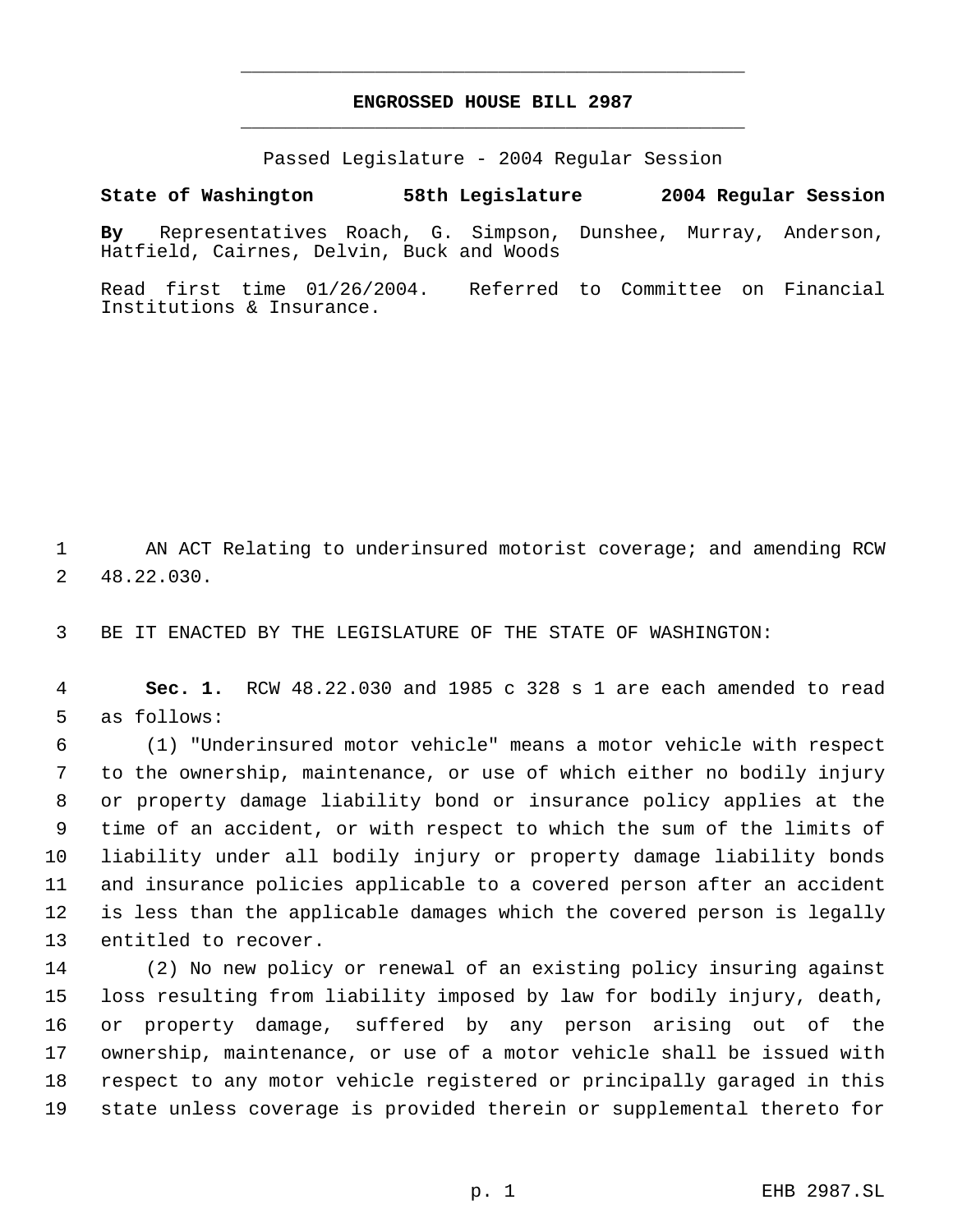the protection of persons insured thereunder who are legally entitled to recover damages from owners or operators of underinsured motor vehicles, hit-and-run motor vehicles, and phantom vehicles because of bodily injury, death, or property damage, resulting therefrom, except while operating or occupying a motorcycle or motor-driven cycle, and except while operating or occupying a motor vehicle owned or available for the regular use by the named insured or any family member, and which is not insured under the liability coverage of the policy. The coverage required to be offered under this chapter is not applicable to general liability policies, commonly known as umbrella policies, or other policies which apply only as excess to the insurance directly applicable to the vehicle insured.

 (3) Except as to property damage, coverage required under subsection (2) of this section shall be in the same amount as the insured's third party liability coverage unless the insured rejects all or part of the coverage as provided in subsection (4) of this section. Coverage for property damage need only be issued in conjunction with coverage for bodily injury or death. Property damage coverage required under subsection (2) of this section shall mean physical damage to the insured motor vehicle unless the policy specifically provides coverage for the contents thereof or other forms of property damage.

 (4) A named insured or spouse may reject, in writing, underinsured coverage for bodily injury or death, or property damage, and the requirements of subsections (2) and (3) of this section shall not apply. If a named insured or spouse has rejected underinsured coverage, such coverage shall not be included in any supplemental or renewal policy unless a named insured or spouse subsequently requests such coverage in writing. The requirement of a written rejection under this subsection shall apply only to the original issuance of policies issued after July 24, 1983, and not to any renewal or replacement policy.

 (5) The limit of liability under the policy coverage may be defined as the maximum limits of liability for all damages resulting from any one accident regardless of the number of covered persons, claims made, or vehicles or premiums shown on the policy, or premiums paid, or vehicles involved in an accident.

(6) The policy may provide that if an injured person has other